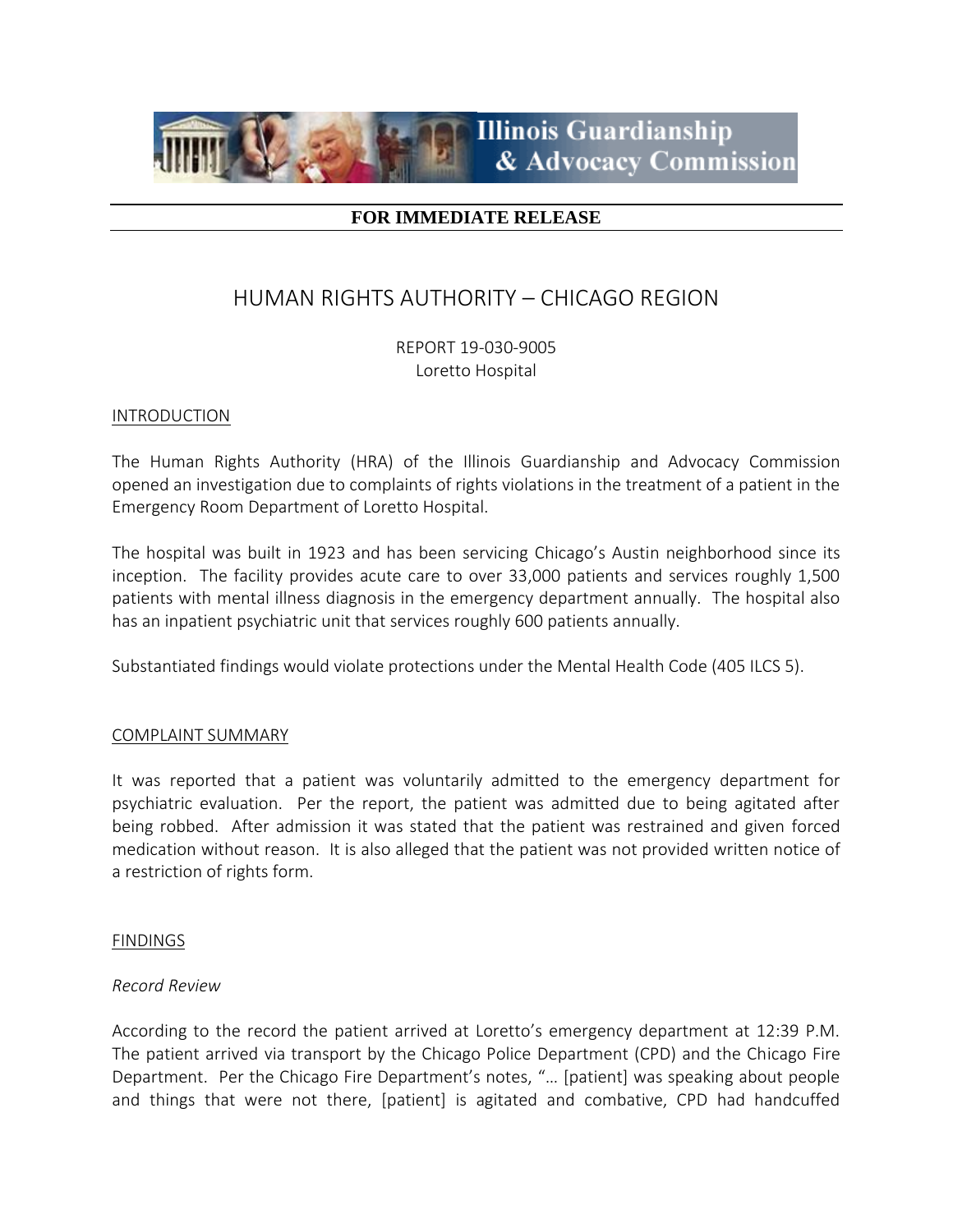[patient] and escorted him to ambulance." The notes also illustrate that the Fire Department was unable to secure the patient's vitals due to the patient being severely agitated and in handcuffs. The Fire Department notes also detail that they did not depart the hospital until 1:02 P.M.

The medical record details that once at the hospital, the patient was subjected to an immediate restriction of rights at 12:45 P.M. The notice regarding restricted rights of individuals indicates that the patient was placed in a physical hold, placed in restraint and administered emergency medication "to prevent harm to self and others and to collect blood and urine." The electronic case note accompanying the notice states "[patient] restriction of rights started at [12:45 P.M.], after [patient] became more aggressive toward staff." The note does not detail the patient's behavior or if the patient had capacity to consent to treatment for the blood draw or urine sample.

The record then indicates that a copy of the notice regarding restricted rights of individuals was given to the patient in English. The included medication administration record details that the patient was administered psychotropic medications at 1:15 and 2:30 P.M. The accompanying note for the second dosage states the following:

Patient very psychotic, rambling on about events with no connection. Patient appears very dry in his mucus membranes are very dry. Patient offered water and fluids, which he refused, patient stated "I need you to drink out of my drink then I will drink after you!" Nurse tried to collect a urine specimen via foley with poor results, patient very dry no urine output. Assessing the patient for kidney output and collection of a urine specimen … patient pulling and jumping around and remain[s] in full restraints.

Therefore, during the second dosage the patient was still in restraints and seemingly uncooperative with the treatment being administered.

The record contains a notice regarding restricted rights of individuals. Per code requirements (405 ILCS 5/2-108) there is an accompanying "Restraint/Seclusion Flowsheet" which details that the patient was placed in restraints at 12:45 P.M. The initial entry indicates that the "[patient] is very hostile and combative toward staff." The patient's initial behavior listed is not detailed but the patient is checked every fifteen minutes. At every quarterly check the "Restraint/Seclusion Flowsheet" has notes that are largely the same until 2:21 P.M., when the patient was speaking with CPD. The "Restraint/Seclusion Flowsheet" details that the restraints were removed when the patient was sleeping at 3:30 P.M.

Lastly, the record illustrates that all admission paperwork is unsigned by the patient. The hospital's health care consent form that is given upon admission lists that the patient is in restraints on the line for patient signature or legal guardian signature. On Loretto's acknowledgement of receipt of Patient's Rights, it is indicated that the patient is in restraints. On the notice of privacy practices, it is indicated that the patient is in restraints. The record is also missing an application for voluntary admission and a statement of capacity.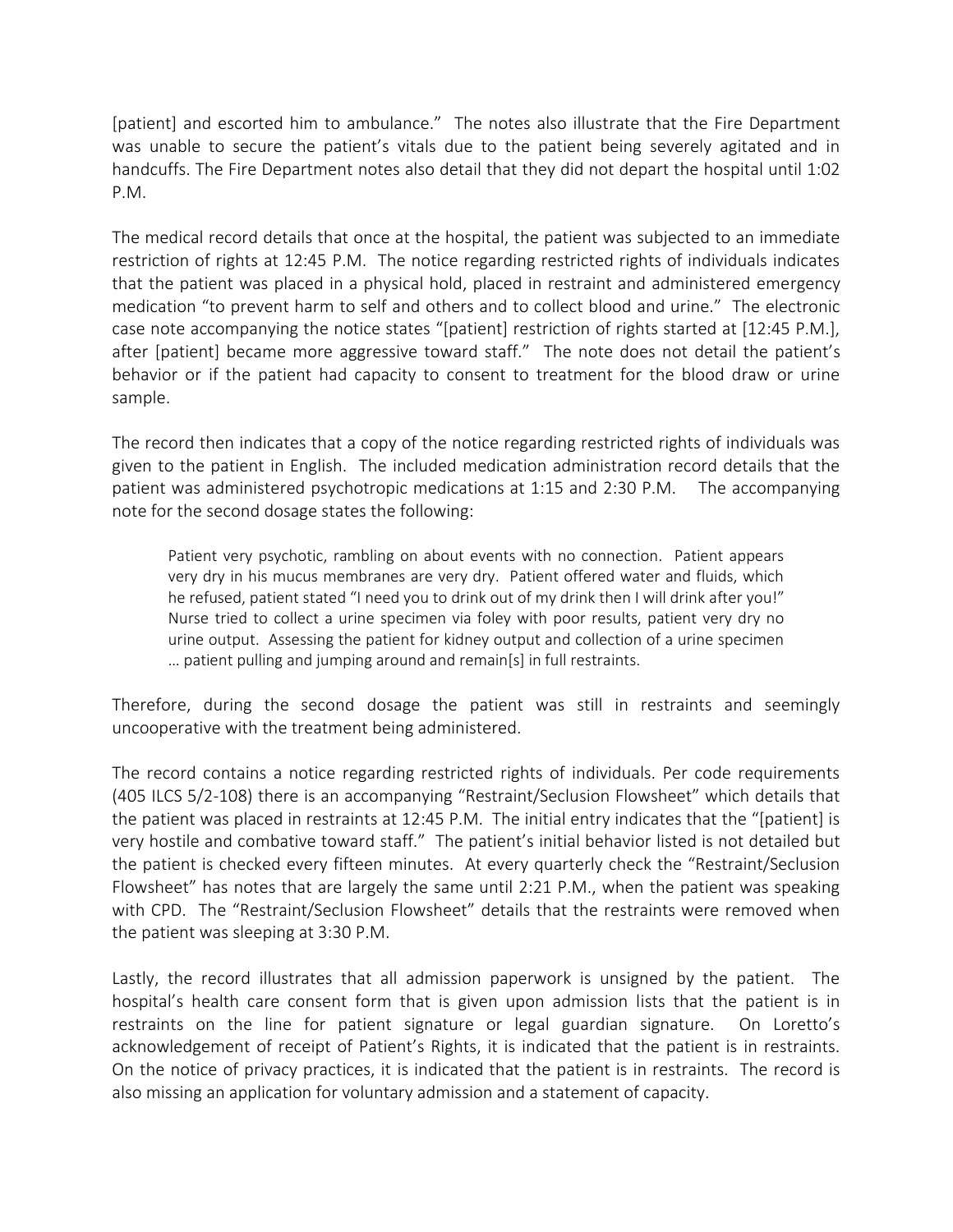Furthermore, the record details that the patient was discharged to family at 7:53 P.M. The discharge instructions for the patient includes following up with outpatient substance abuse treatment and maintaining self-care. However, the discharge packet is absent of any referrals to outpatient mental health treatment. The discharge packet does include a "Restraint Patient/Family Debriefing" form that indicates the patient did not request that anyone be debriefed about the treatment received. Yet, the debriefing form indicates that the patient was under sedation and unable to answer any questions.

# *Site Visit and Interviews*

The HRA conducted an initial site visit at Loretto Hospital on February 13, 2019. During that meeting the HRA interviewed the emergency room director and the chief experience officer of the hospital. At the time of the initial meeting no other staff members were made available. The HRA members questioned the staff present on the typical admission process.

The emergency room director informed the HRA that the facility reviews the patient's behavior while in the emergency department to determine a plan of care. She explained that not every admission is similar, but the patient in question was brought in by the Chicago Police Department (CPD). She stated that the patient was "verbally and physically aggressive and brought in along with the Fire Department."

The director continued that if a patient is brought in by CPD or Chicago Fire Department (EMS), a blood and urine sample is ordered by the physician to rule out "PCP or influence of drugs." The HRA then questioned whether patient's give consent to treat before a blood draw or urine sample is obtained. The director informed the HRA that some patients do not have the capacity to consent for treatment, in that event, a treatment petition would be filed.

The HRA informed the emergency room director that the record states that the patient was transported to the facility at 1:14 PM but his restriction of rights notice starts at 12:45 PM. The emergency room director responded that the patient, "… was already in the emergency room for treatment, but it takes time to put information in the computer system … [.]" She added that the patient, after looking at the record, was verbally and physically aggressive.

The HRA then questioned the fact that the patient's restriction of rights notice states "to prevent harm to self and other and to collect blood and urine." The emergency director informed the HRA that she did not personally treat the patient. However, she agreed that a restriction of rights notice is not a consent to treat or provide medical services.

During the interview the HRA asked the staff present whether a file is maintained for restraints. The emergency room director informed the HRA that the facility maintains a file for all restraints and keeps them in a log in accordance with the Code. She further explained that the hospital also logs the information in the electronic medical record.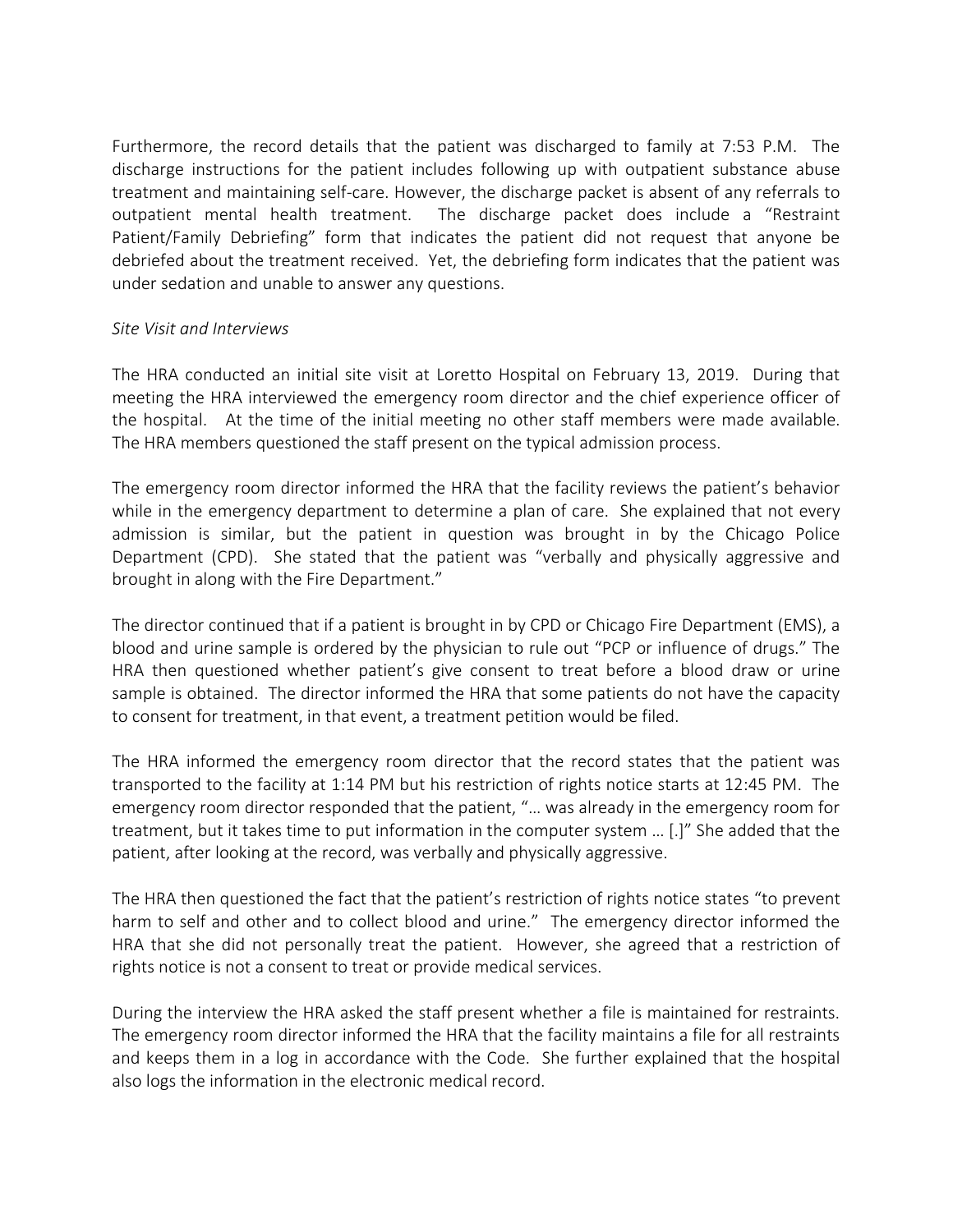The HRA conducted a subsequent site visit on January 15, 2020. During this visit the HRA met with the hospital's general counsel and the emergency director. The goal of this interview was to provide more clarity about unasked questions that the HRA became aware of after a record review. The HRA opened the interview asking if the patient required restraints. The staff present responded that the patient was placed in restraints due to behavior and not to collect blood and urine. They furthered that not every patient receives restraints.

The HRA asked about alternatives to the utilization of restraints, such as giving a patient a private room to deescalate. The staff responded that the hospital personnel typically allow patients to return to "competence" in the least restrictive manner. The staff indicated that there is no set time frame for a patient to regain "competence," and informed the HRA that patients can go in and out of "competence" due to drugs. Finally, they informed the HRA that the usage of restraints is a medical judgement call, by the attending physician, based on the safety of all patients and staff.

The HRA asked about the hospital's process for ordering restraints. The emergency room director stated that "in emergency situations nurses make the call for the [restraint] order, the physician then writes the order, the patient is monitored every 15 minutes, and a physician does an assessment within the first hour to determine continued need." The hospital's general counsel concurred with the statement.

Finally, the HRA questioned the need for the second dosage of emergency medication. Per the record the patient was already in restraints and could not harm anyone. The HRA indicated that the record is lacking adequate notes for this issuance. The emergency room director looked at the record and stated that the patient was still combative.

# *Policy Review*

The HRA reviewed Loretto's policy number 1102 "Patient Rights and Responsibilities." The policy has been in effect since September of 1992 and last revised in January of 2020. The policy details essential protected rights that each patient has upon arrival into the hospital. The policy states that each patient has the "… right to participate in the development and implementation of his or her plan of care …" which is in line with Code section 5/2-102. Loretto's policy further asserts that each patient has the right to participate in discharge planning as well.

Policy number 1102 also details that each patient maintains the right "to be free from restraints of any form that are not medically necessary or are used as a means of coercion, discipline, convenience, or retaliation by staff." Thus, the policy is in line with the Code as it states, "[in] no event shall restraint be utilized to punish or discipline a recipient, nor is restraint to be used as a convenience for the staff." (405 ILCS 5/2-108)

The HRA then reviewed Loretto's PCS – 1325.18 "Use of Restraints and Seclusion" policy. The policy was last revised in August of 2018. The policy emphatically states that "all alternative and least restrictive devices should be exhausted prior to placing the patient in restraints and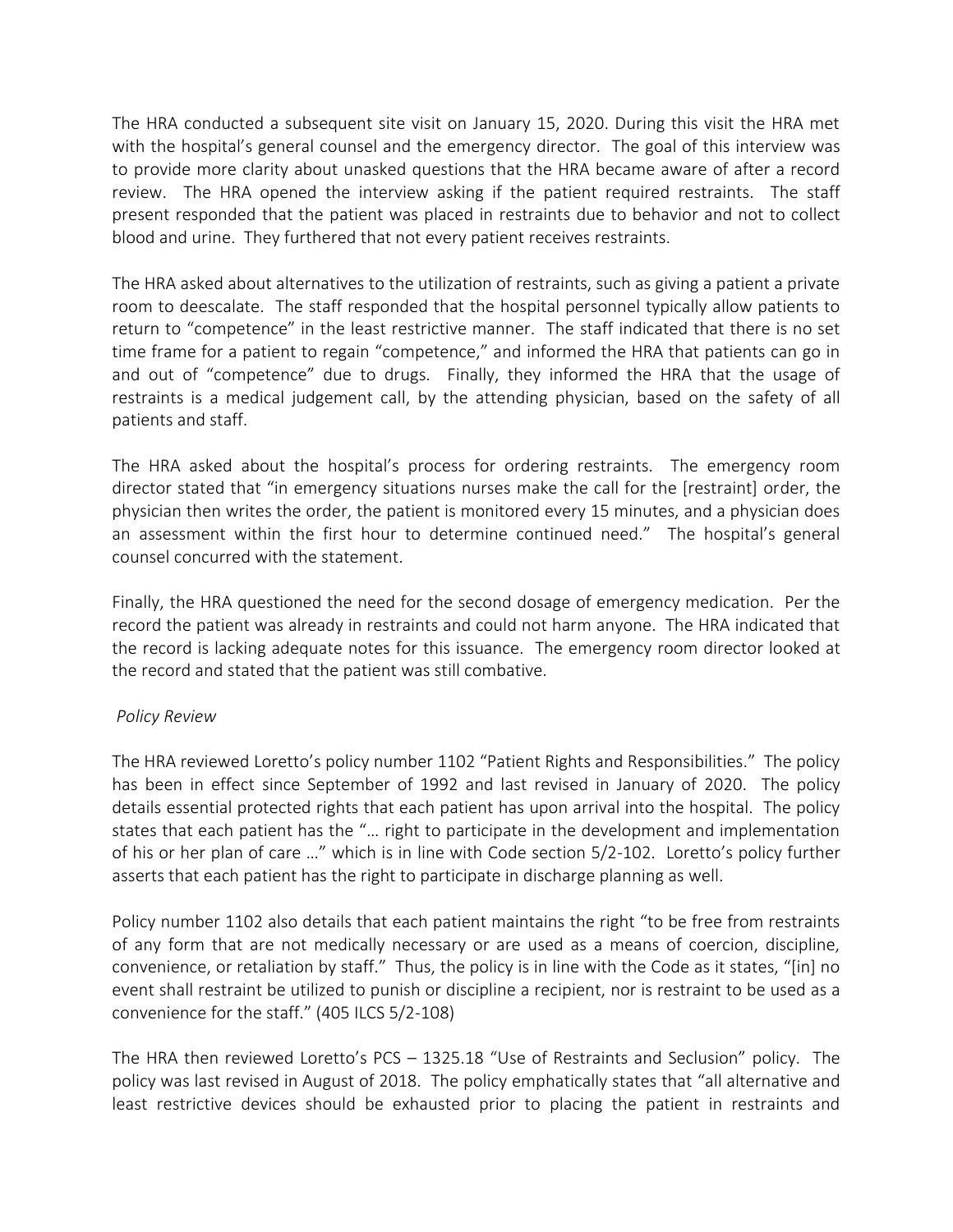seclusion …" in the opening paragraph. The policy distinguishes between two types of reasons for restraints; one being medical due to recent surgery and the other being behavioral due to eminent danger to self or others.

The procedures for behavioral usage of a restraint include an assessment with the patient in person prior to the initiation of the restraint. During the initial assessment the staff is "to identify ways to help the patient regain control before a restraint or seclusion is applied, except in an emergency." The policy continues that in an emergency the patient may be placed in restraint and "then an order obtained within one (1) hour of the application …" The policy furthers that restraints "may only be used when less restrictive interventions have been determined to be ineffective to protect the patient … or others from harm and there is imminent risk of a patient physically harming himself/herself, staff or others." It adds that a "physician … must see the patient face-to-face within one (1) hour after the initiation of restraint or seclusion to evaluate …" which is in line with the Code requirement to evaluate a patient within two hours after the initial employment of the emergency restraint. (405 ILCS 5/2-108 (b))

Finally, the policy states that orders for restraint "must be discontinued at the earliest possible time, even if the order has not yet expired." This is in line with the Code as it ensures that services are provided in the least restrictive environment and that restraints are "used only as a therapeutic measure to prevent a recipient from causing physical harm to himself or physical abuse to others." (405 ILCS 5/2-108)

The HRA also reviewed Loretto's policy number PCS-1412 'Consent to Administer Psychotropic Medication.' The policy was last revised in November of 2018 and there has been no further review of the policy from Loretto. The policy informs all hospital personnel that medications, even psychotropics, cannot be given "without a completed and signed consent form and order from the physician." The policy also informs staff that every recipient has the right to refuse medication.

The policy further notifies staff that they must provide all recipients with written drug information. The policy then lists several procedures that staff must take to ensure that drug information is provided to the recipients timely and in language that can understand. Finally, the policy states that the only time "[medication] may be given without consent [is] if a threat of physical harm is documented …" Thus, this policy is in line with the mandates set in Code section 5/2-107.

Lastly, the HRA reviewed policy number ED-1407 "Care of the Behavioral Health Patient." The policy applies to all emergency department staff and crisis workers. The policy was last revised in May of 2014 and reviewed in December of 2016. This policy details that after a physician's medical evaluation a crisis worker will begin an assessment of psychiatric emergency.

The policy then sets forth steps to take if the patient is recommended for hospitalization or if the patient is recommended for outpatient follow-up. The policy indicates that it is the crisis workers' responsibility to "inform the ED Physician and nurse of the disposition …" and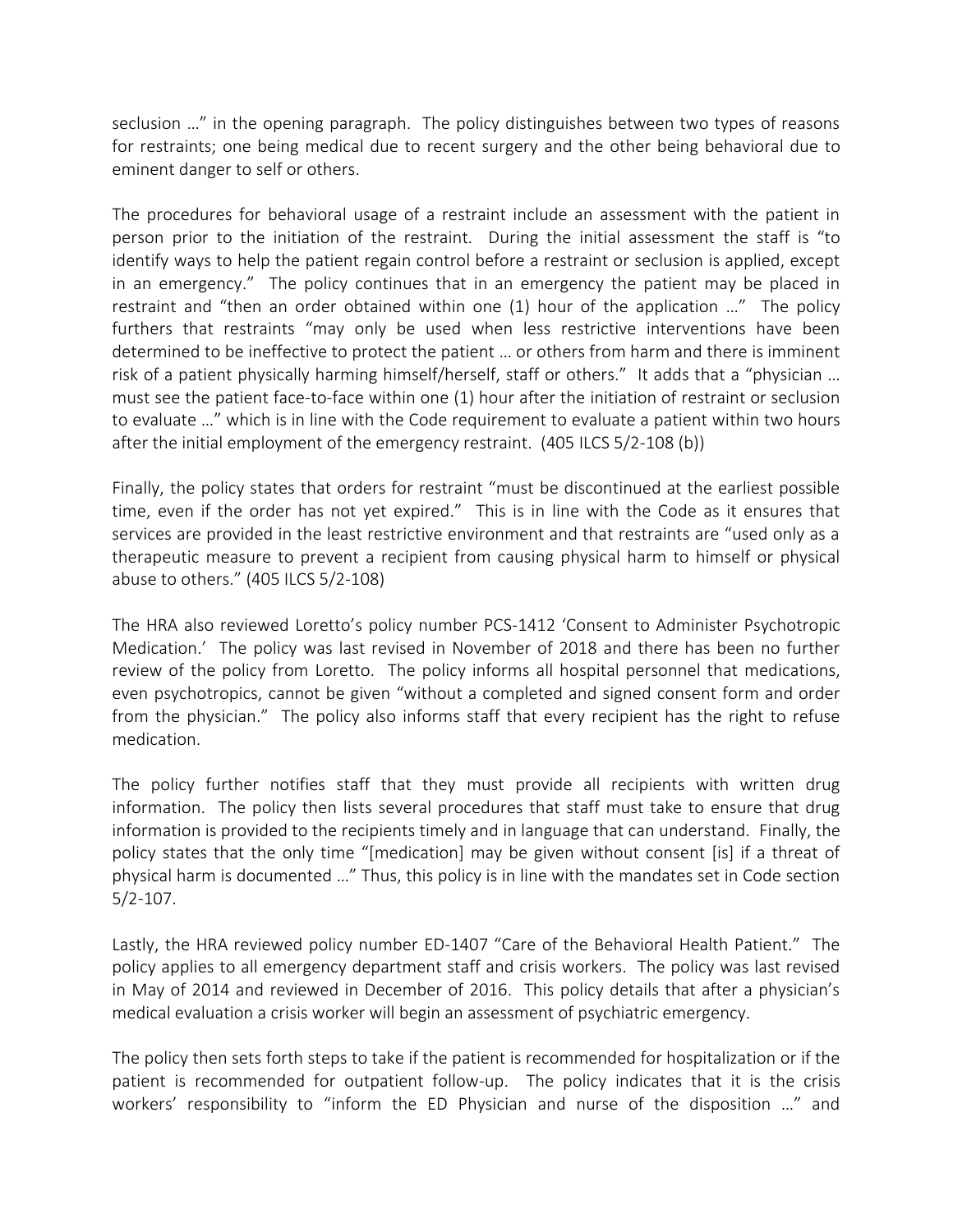document it "… in the patient's medical record." The policy finally illustrates that if a patient refuses treatment and is not in a certifiable condition, the patient should be discharged, and disposition should be noted in the record.

### CONCLUSION

## *Patient was restrained and given forced medication without reason.*

The Code details under section 5/2-107 that a "… recipient and the recipient's guardian or substitute decision maker shall be given the opportunity to refuse generally accepted mental health or developmental disability services, including but not limited to medication or electroconvulsive therapy. If such services are refused, they shall not be given unless such services are necessary to prevent the recipient from causing serious and imminent physical harm to the recipient or others and no less restrictive alternative is available." Per the record the patient entered the hospital with police escort and within mere minutes was placed in restraints and administered forced medication. The notes detailing the interaction are scant and lacking detail. The notes state that patient became more aggressive toward staff, but because of the lack of detail the HRA is unable to ascertain if this behavior was serious and eminent.

Furthermore, the restriction of rights form indicates that the restriction was also ordered for the collection of blood and urine. This is a violation of the Mental Health code because in "no event shall restraint be utilized to punish or discipline a recipient, nor is restraint to be used as a convenience for the staff" (405 ILCS 5/2-108). Therefore, a rights violation is substantiated.

# *Patient was not provided written notice of a restriction of rights form.*

The Code stipulates that when "… any rights of a recipient of services that are specified in this Chapter are restricted, the professional responsible for overseeing the implementation of the recipient's services plan shall be responsible for promptly giving notice of the restriction or use of restraint or seclusion and the reason." (405 ILCS 5/2-201) Per the record, this patient was given a copy of the restriction of rights notice in English. As such a rights violation is unsubstantiated.

### RECOMMENDATIONS

The HRA recommends the following based on the substantiated findings:

1. Loretto Hospital must retrain all staff on Code requirements for emergency medication administration and restraint usage.